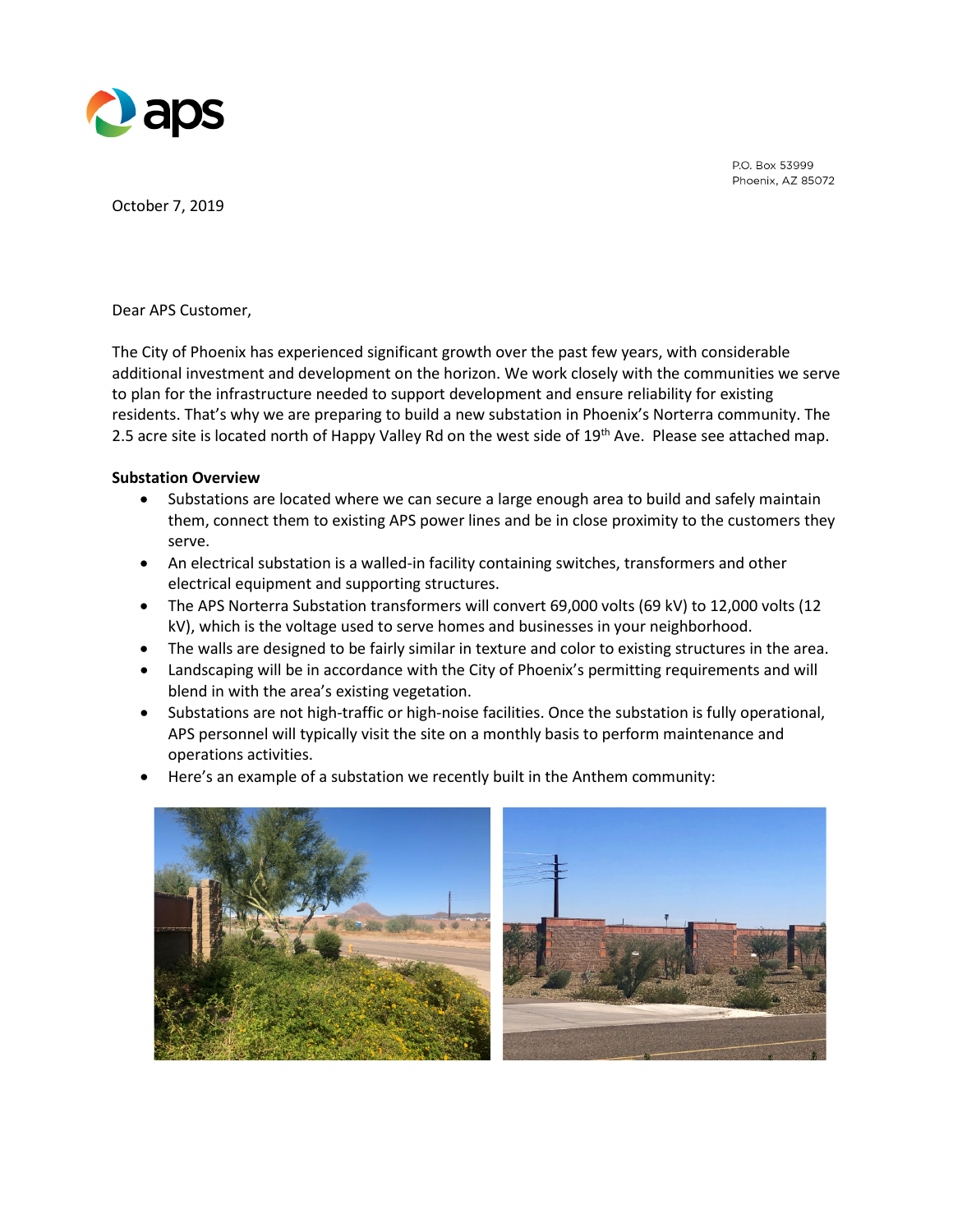*Timeline & Phases of Construction:* This project will kick-off in October, 2019 and completed in three phases:

- *1. Phase 1 – Scatter Wash Substation Construction*
	- a. New equipment will be installed within the existing walls of the Scatter Wash substation located on the south side of Happy Valley, east of Central Avenue.
	- b. We will begin installation of the electrical equipment in December, 2019 and complete substation construction by May, 2020.

### *Phase 2 – Overhead power line construction along Happy Valley Rd.*

- a. In order to connect the new Norterra substation to our existing electrical grid, APS will need to install new power lines from our two nearby substations located at Central Ave & Happy Valley and 23<sup>rd</sup> Ave, north of Alameda (noted in orange on the map.)
- b. The power lines will be installed on new gray colored steel poles, approximately 65 feet in height. Corner poles may be slightly taller.
- c. This phase of construction will take place in two sections as noted on the attached aerial/map; starting January, 2020 and complete by May, 2020.
	- i. The first section is along the east side of  $7<sup>th</sup>$  St starting at the existing transmission power line corridor. The line follows the curve to the north side of Happy Valley Rd, then west to 19<sup>th</sup> Ave approximately 11,000 feet (or 2.1 miles). At 19<sup>th</sup> Ave, the new overhead lines will be installed on the east side of 19<sup>th</sup> Ave until they enter the substation (560 ft north of Happy Valley Rd.)
	- ii. The second portion is located in easements south of Whispering Wind and along the east side of 20<sup>th</sup> Dr.
- d. During October, 2019, certified arborists will be trimming and/or removing vegetation that is located in close proximity to the overhead power lines. Vegetation Management is an important part of building, operating and maintaining a safe, reliable grid.

### *Phase 3 - Underground power line construction*

- a. New underground 69 kV power lines will be installed along  $19<sup>th</sup>$  Ave between the Norterra Substation and the existing transmission power line corridor south of the Substation.
- b. North of Happy Valley Rd, the underground lines will be located on the west side of  $19<sup>th</sup>$ Ave. South of Happy Valley Rd, the underground lines will be located on the east side of 19<sup>th</sup> Ave. The lines will transition to overhead within the power line corridor.
- c. The underground portion of construction will also start February, 2020 and will be completed by May, 2020. (Note: this work will be completed in phases; the 19<sup>th</sup> Ave alignment will not be impacted for the entire six months.)

# *Phase 4 – Norterra Substation Construction*

- a. As mentioned above, the new Norterra Substation will be located on the north side of Happy Valley Rd, approximately 560 feet north of Happy Valley Rd.
- b. Construction of the substation walls will start mid-November and will be complete by June, 2020.

# **Project Overview**

• *Timeline:* The project will kick-off in phases starting in October, 2019. The entire project is scheduled to be completed by June, 2020.